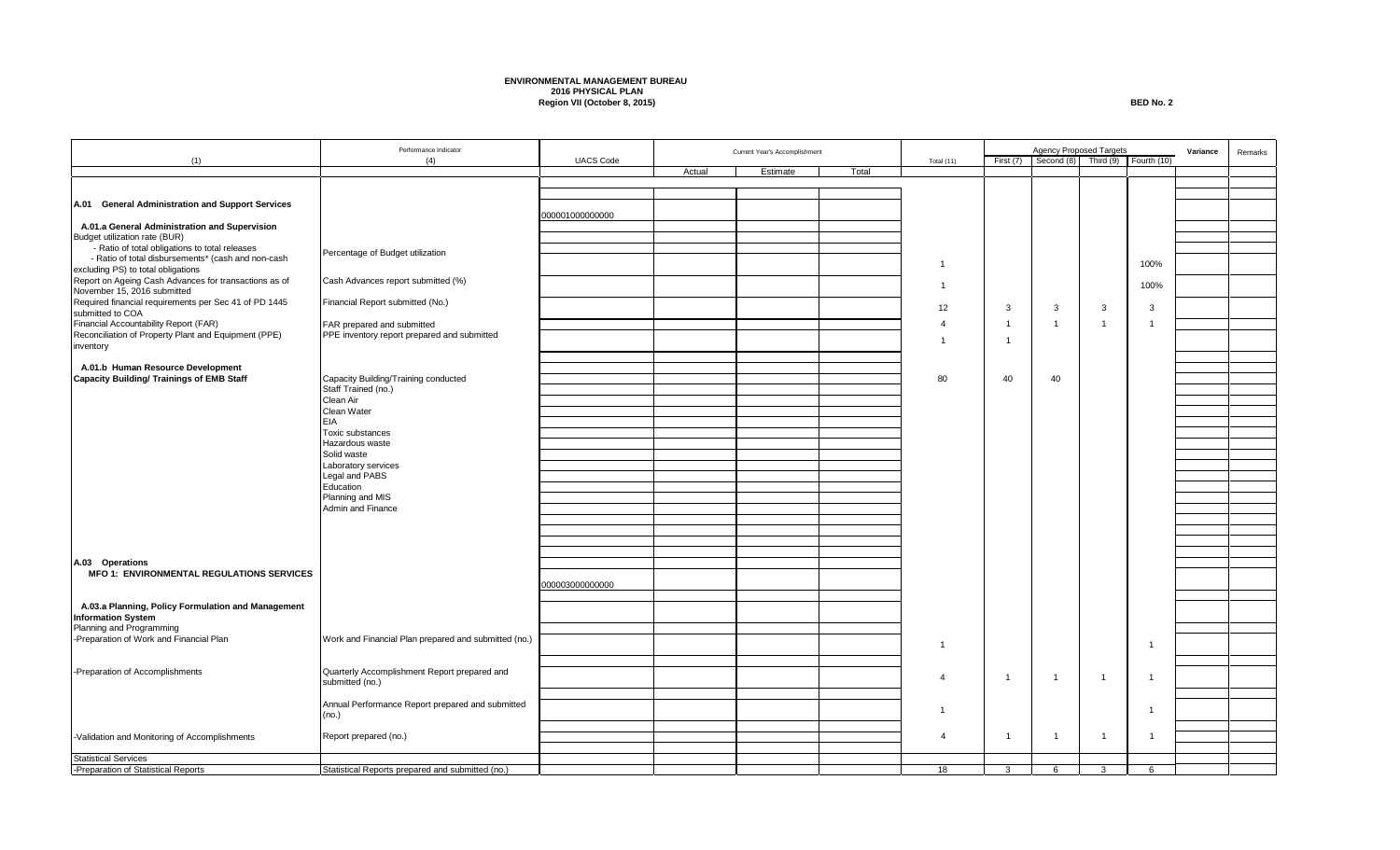| Industrial Emission Monitoring Report (Semi-annual)                                                         |                                                  |  |  |                |                |                |                |                      |  |
|-------------------------------------------------------------------------------------------------------------|--------------------------------------------------|--|--|----------------|----------------|----------------|----------------|----------------------|--|
| Industrial Environmental Compliance (Semi-Annual)                                                           |                                                  |  |  |                |                |                |                |                      |  |
| Ambient Air Quality monitoring Report (Quarterly)                                                           |                                                  |  |  |                |                |                |                |                      |  |
| Water Quality Monitoring Report (Quarterly)                                                                 |                                                  |  |  |                |                |                |                |                      |  |
| Number of Clearances and Volume of Importation for<br>Chemicals (Semi-Annual                                |                                                  |  |  |                |                |                |                |                      |  |
| Hazardous Waste Generation by Type (Quarterly)                                                              |                                                  |  |  |                |                |                |                |                      |  |
|                                                                                                             |                                                  |  |  |                |                |                |                |                      |  |
| Management Information System                                                                               |                                                  |  |  |                |                |                |                |                      |  |
| -Updating of Database                                                                                       | Database Updated (no.)                           |  |  | $\overline{1}$ | $\overline{1}$ | $\overline{1}$ | $\overline{1}$ | $\overline{1}$       |  |
|                                                                                                             |                                                  |  |  |                |                |                |                |                      |  |
| Updating of Regional Website                                                                                | Website updated (no.)                            |  |  | $\overline{4}$ | $\overline{4}$ | $\overline{4}$ | $\overline{4}$ | $\overline{4}$       |  |
|                                                                                                             |                                                  |  |  |                |                |                |                |                      |  |
|                                                                                                             |                                                  |  |  |                |                |                |                |                      |  |
| A.03.b Legal Services and Provision of Secretariat<br>Services to the Pollution Adjudication Board          |                                                  |  |  |                |                |                |                |                      |  |
| Pollution complaints                                                                                        | Pollution complaints acted upon (no.)            |  |  | 20             | 5              | 5              | 5              | 5                    |  |
|                                                                                                             |                                                  |  |  |                |                |                |                |                      |  |
| Reactivate inactive PAB Cases                                                                               | PAB cases reactivated (no.)                      |  |  | $\overline{1}$ |                |                |                | $\overline{1}$       |  |
|                                                                                                             |                                                  |  |  |                |                |                |                |                      |  |
| Implementation/Execution of PAB Orders/Resolutions                                                          | PAB orders/Resolutions Executed/ Implemented     |  |  |                |                |                |                |                      |  |
|                                                                                                             |                                                  |  |  | $\overline{2}$ |                | $\overline{1}$ | -1             |                      |  |
|                                                                                                             |                                                  |  |  |                |                |                |                |                      |  |
| Monitoring of Firms Compliance to PAB Orders/Resolutions                                                    | Firms monitored (no.)                            |  |  |                |                |                |                |                      |  |
|                                                                                                             |                                                  |  |  | $\overline{2}$ |                |                | $\overline{2}$ |                      |  |
|                                                                                                             |                                                  |  |  |                |                |                |                |                      |  |
| A.03.c Pollution Research and Laboratory Services                                                           |                                                  |  |  |                |                |                |                |                      |  |
|                                                                                                             |                                                  |  |  |                |                |                |                |                      |  |
| Implementation of the Environmental Laboratory                                                              |                                                  |  |  |                |                |                |                |                      |  |
| Recognition(ELR)Scheme                                                                                      |                                                  |  |  |                |                |                |                |                      |  |
| -Level 2 Laboratory Assessment                                                                              | Laboratory assessed (no.)                        |  |  | $\overline{2}$ |                |                | $\overline{2}$ |                      |  |
|                                                                                                             |                                                  |  |  |                |                |                |                |                      |  |
| -Monitoring & Re-Assessment of Lab.                                                                         | Lab. Monitored & Re-Assessed (no.)               |  |  | $\overline{2}$ |                |                | $\overline{2}$ |                      |  |
|                                                                                                             |                                                  |  |  |                |                |                |                |                      |  |
| Analysis of Samples                                                                                         | Samples analyzed (no.)                           |  |  | 1500           | 375            | 375            | 375            | 375                  |  |
|                                                                                                             | Determinations made (no.)                        |  |  | 3500           | 875            | 875            | 875            | 875                  |  |
| Upgrading of Laboratory facilities (DAO 98-63 & ISO 17025)                                                  | Aspect upgraded (no.)                            |  |  | $\overline{1}$ |                |                |                | $\blacktriangleleft$ |  |
| Calibration and maintenance of laboratory                                                                   | lab equipment/ facilities calibrated/ maintained |  |  | $\overline{1}$ |                |                | $\overline{1}$ |                      |  |
|                                                                                                             |                                                  |  |  |                |                |                |                |                      |  |
|                                                                                                             |                                                  |  |  |                |                |                |                |                      |  |
| A.03.d Environmental Education and Information                                                              |                                                  |  |  |                |                |                |                |                      |  |
|                                                                                                             |                                                  |  |  |                |                |                |                |                      |  |
|                                                                                                             |                                                  |  |  |                |                |                |                |                      |  |
| Conduct of Year-round Special Environmental and International Events conducted with reports submitted (no.) |                                                  |  |  |                |                |                |                |                      |  |
| Events with Multi-Stakeholders' Participation                                                               |                                                  |  |  | 6              | $\overline{1}$ | 2              | $\overline{1}$ | 2                    |  |
| - World Water Day (March 22), Philippine Water Week - 3rd                                                   |                                                  |  |  |                |                |                |                |                      |  |
| week of March;                                                                                              |                                                  |  |  |                |                |                |                |                      |  |
| - Earth Day (April 22), Earth Month (April);                                                                |                                                  |  |  |                |                |                |                |                      |  |
| - World Environment Day (June 5)/Phil. Envt Month (June)                                                    |                                                  |  |  |                |                |                |                |                      |  |
|                                                                                                             |                                                  |  |  |                |                |                |                |                      |  |
| - Ozone Protection Month (September), International Ozone                                                   |                                                  |  |  |                |                |                |                |                      |  |
| Day (September 16), National Clean-Up Month (September),                                                    |                                                  |  |  |                |                |                |                |                      |  |
| International Coastal Clean-Up Weekend (3rd Week of                                                         |                                                  |  |  |                |                |                |                |                      |  |
| September);                                                                                                 |                                                  |  |  |                |                |                |                |                      |  |
| - International Lead Poisoning Prevention Week (October 21-                                                 |                                                  |  |  |                |                |                |                |                      |  |
| 23); and                                                                                                    |                                                  |  |  |                |                |                |                |                      |  |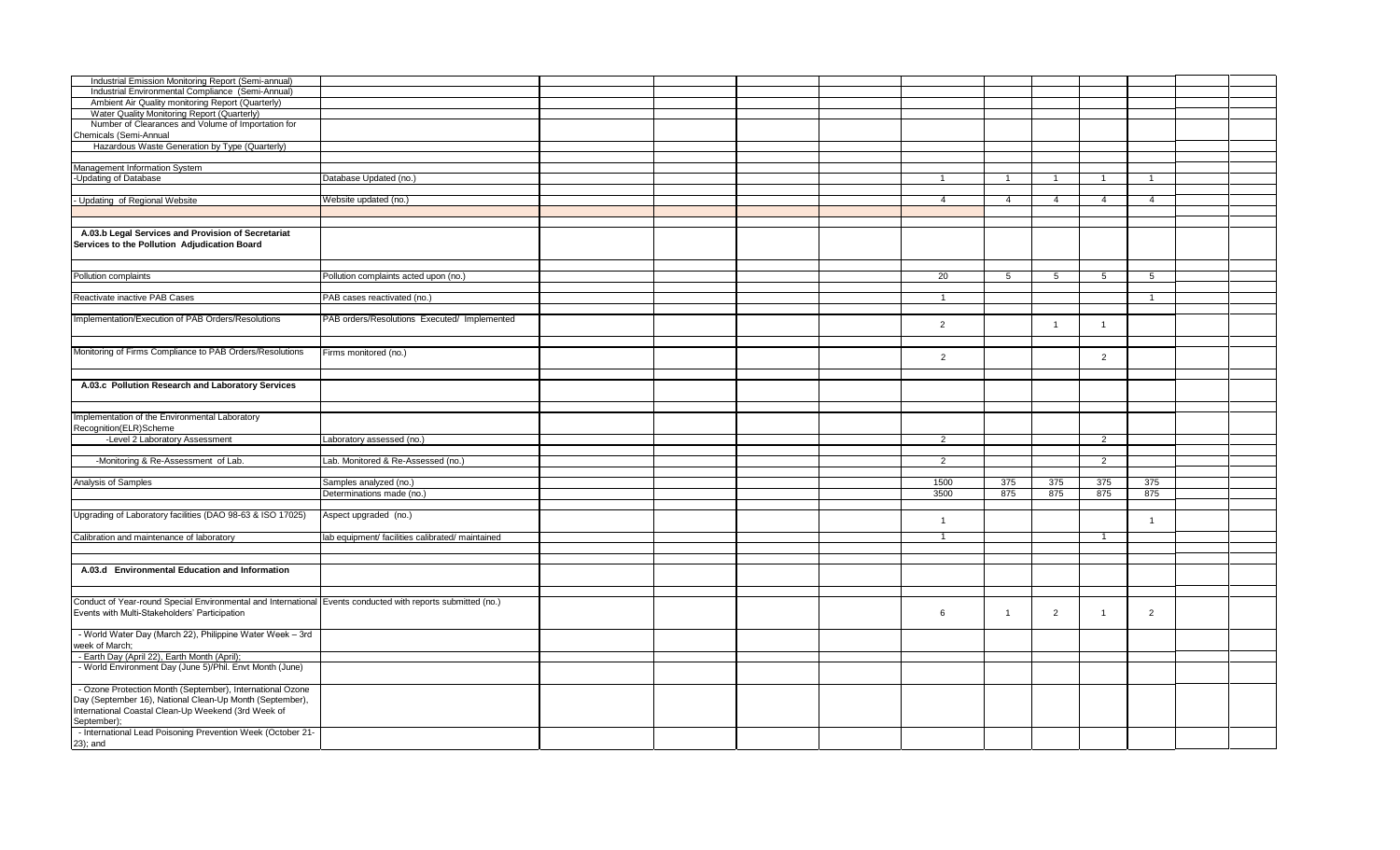| - National Environmental Awareness Month/National Clean Air<br>Month (November), National Climate Change Consciousness<br>Wee (3rd week of November)                                        |                                                                                           |  |  |                 |                 |                |                |                        |  |
|---------------------------------------------------------------------------------------------------------------------------------------------------------------------------------------------|-------------------------------------------------------------------------------------------|--|--|-----------------|-----------------|----------------|----------------|------------------------|--|
|                                                                                                                                                                                             |                                                                                           |  |  |                 |                 |                |                |                        |  |
| 2. Promotion and Strengthening of the Regional Program for<br>Sustainable and Eco-friendly Schools (4 new elementary<br>schools, 4 new high schools and 4 new colleges and<br>universities) | Orientation sessions conducted (no.)                                                      |  |  | 12              |                 | $\overline{4}$ | $\overline{4}$ | $\overline{4}$         |  |
| 3. Institution and Human Resources Capacity Building                                                                                                                                        | Training of teachers (no.)                                                                |  |  | $\mathbf{1}$    |                 | $\mathbf{1}$   |                |                        |  |
| <b>Training of Teachers</b>                                                                                                                                                                 |                                                                                           |  |  |                 |                 |                |                |                        |  |
| 4. Networking, Collaboration and Communication                                                                                                                                              |                                                                                           |  |  |                 |                 |                |                |                        |  |
| Convening of the Regional Inter-Agency Committee on<br>Environmental Education (R.A. 9512) (2 quarterly meetings<br>conducted)                                                              | Meetings with agreements prepared (no.)                                                   |  |  | $\overline{2}$  |                 | $\overline{1}$ |                | $\overline{1}$         |  |
| Maintenance of radio program                                                                                                                                                                | Radio program reports (no.)                                                               |  |  | 2               |                 | $\overline{1}$ | $\mathbf{1}$   |                        |  |
| Printing of IEC materials (1 Flyer - 3,000 copies)                                                                                                                                          | IEC materials printed (no.)                                                               |  |  |                 |                 |                |                |                        |  |
|                                                                                                                                                                                             | opies reproduced and disseminated                                                         |  |  | 3000            |                 | 3000           |                |                        |  |
| Preparation of news releases for regional newspapers and<br>photo releases/articles for EMB website (1 news release per<br>month and 1 photo release per month)                             | news release prepared and submitted (no.)                                                 |  |  | 12              | 3               | $\mathbf{3}$   | 3              | 3                      |  |
|                                                                                                                                                                                             | hoto release prepared and submitted (no.)                                                 |  |  | 12              | $\mathbf{3}$    | $\mathbf{3}$   | 3              | 3                      |  |
| Preparation of Annual Regional State of Brown Environment<br>Report                                                                                                                         | Annual Regional State of the Brown Environment<br>Report prepared (no.)                   |  |  | $\overline{1}$  | $\overline{1}$  |                |                |                        |  |
| Regional Impact Study of Level of Environmental<br>Awareneness, Knowledge, Attitudes and Practices for Selected<br><b>Stakeholders</b>                                                      | study conducted (no.)                                                                     |  |  | $\overline{1}$  |                 | $\mathbf{1}$   |                |                        |  |
|                                                                                                                                                                                             |                                                                                           |  |  |                 |                 |                |                |                        |  |
|                                                                                                                                                                                             |                                                                                           |  |  |                 |                 |                |                |                        |  |
| A.03.e Environmental Management and Pollution Control                                                                                                                                       |                                                                                           |  |  |                 |                 |                |                |                        |  |
| A.03.e.1 Implementation of Clean Air Regulations                                                                                                                                            |                                                                                           |  |  |                 |                 |                |                |                        |  |
| Clearance and Permitting                                                                                                                                                                    |                                                                                           |  |  |                 |                 |                |                |                        |  |
| Issuance of Permit to Operate (PO)                                                                                                                                                          | Permit to Operate (PO) Issued (no.)                                                       |  |  | 500             | 125             | 125            | 125            | 125                    |  |
|                                                                                                                                                                                             | New PO Issued (No.)                                                                       |  |  | 80              | 20              | 20             | 20             | 20                     |  |
|                                                                                                                                                                                             | Renewal of PO Issued (No.)                                                                |  |  | 420             | 105             | 105            | 105            | 105                    |  |
|                                                                                                                                                                                             |                                                                                           |  |  |                 |                 |                |                |                        |  |
|                                                                                                                                                                                             |                                                                                           |  |  |                 |                 |                |                |                        |  |
| Monitoring and Enforcement                                                                                                                                                                  |                                                                                           |  |  |                 |                 |                |                |                        |  |
| <b>Industrial Compliance Monitoring</b>                                                                                                                                                     | Firms Surveyed with report submitted (no.)<br>Firms monitored with report submitted (no.) |  |  | 141<br>1050     | 27<br>210       | 43<br>315      | 43<br>315      | $\overline{28}$<br>210 |  |
|                                                                                                                                                                                             | NOVs Issued (no.)                                                                         |  |  | 119             | 24              | 36             | 36             | 24                     |  |
|                                                                                                                                                                                             |                                                                                           |  |  |                 |                 |                |                |                        |  |
| Regulatory Monitoring (Stack Sampling)                                                                                                                                                      | Stack sampling with (Regulatory) Monitoring Report<br>submitted (no.)                     |  |  | $5\overline{5}$ |                 | 2              | $\overline{1}$ | 2                      |  |
| <b>Ambient Air Monitoring</b>                                                                                                                                                               | Air Quality Sampling Station Operated and Maintained<br>(no.)                             |  |  | 5               | $5\phantom{.0}$ | 5              | 5              | 5                      |  |
|                                                                                                                                                                                             | -TSP                                                                                      |  |  |                 |                 |                |                |                        |  |
|                                                                                                                                                                                             | -PM10 (manual)                                                                            |  |  |                 |                 |                |                |                        |  |
|                                                                                                                                                                                             | PM10/2.5 (automatic)                                                                      |  |  |                 |                 |                |                |                        |  |
|                                                                                                                                                                                             | DOAS complete parameters                                                                  |  |  |                 |                 |                |                |                        |  |
|                                                                                                                                                                                             | <b>AQMS Calibrated (Automatic)</b>                                                        |  |  | $\overline{1}$  |                 | $\overline{1}$ |                |                        |  |
|                                                                                                                                                                                             | Air Quality Assessment Report submitted (no.)<br>-Quarterly<br>-Annual                    |  |  | 5               | $\overline{1}$  | $\overline{1}$ | $\overline{1}$ | $\overline{2}$         |  |
| Monitoring of Private Emission Testing Centers (PETCs)                                                                                                                                      | PETC Monitored and report submitted (no.)                                                 |  |  | 40              | 10              | 10             | 10             | 10                     |  |
|                                                                                                                                                                                             |                                                                                           |  |  |                 |                 |                |                |                        |  |
|                                                                                                                                                                                             |                                                                                           |  |  |                 |                 |                |                |                        |  |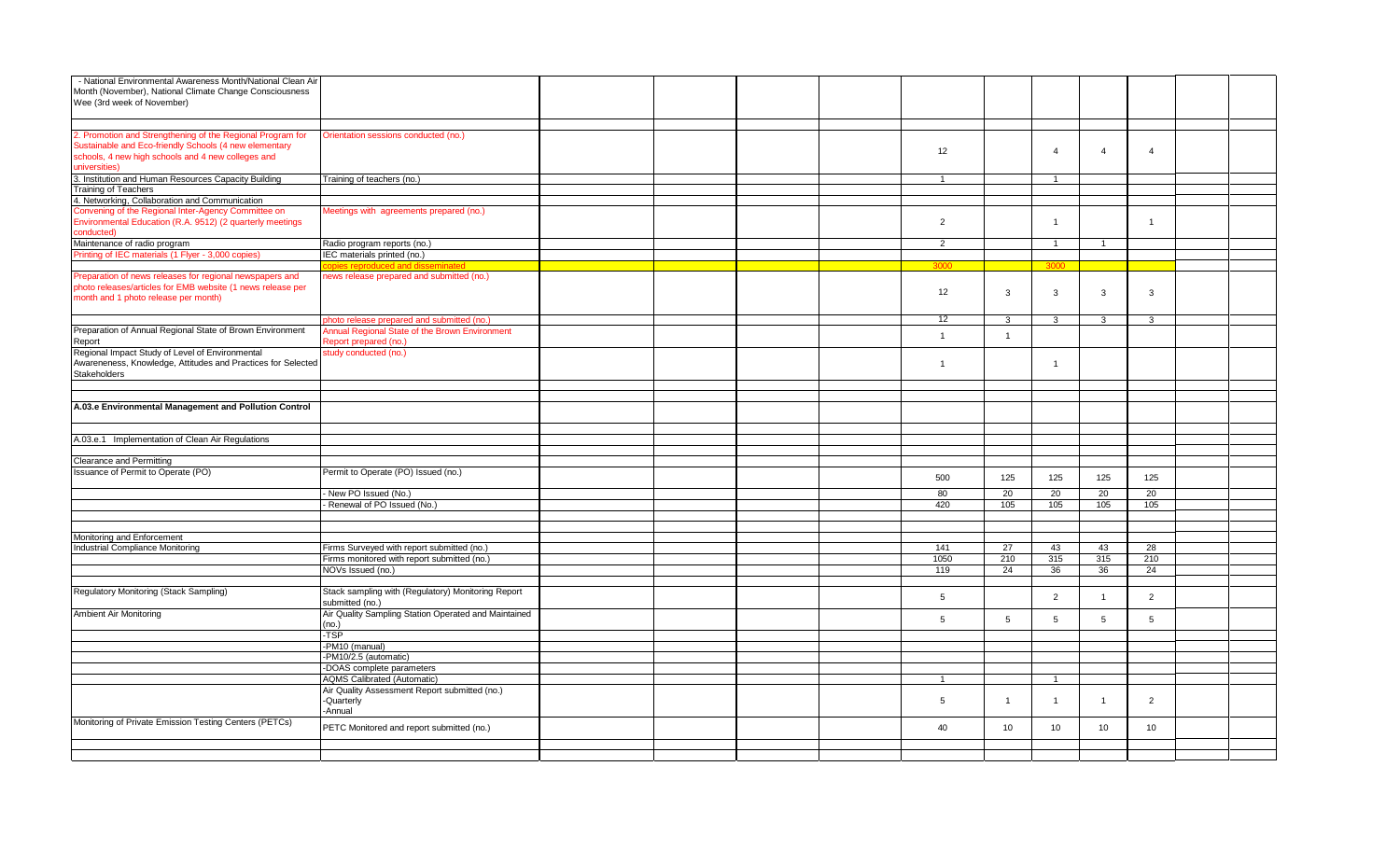| Opertionalization of Airshed                                                                          | Airshed Governing Board resolutions approved and                    |  |  | $\mathbf{1}$   | $\mathbf{1}$   | $\overline{1}$ | $\overline{1}$       | $\overline{1}$ |  |
|-------------------------------------------------------------------------------------------------------|---------------------------------------------------------------------|--|--|----------------|----------------|----------------|----------------------|----------------|--|
|                                                                                                       | implemented (no.)<br>Technical Assistance Conducted (no.)           |  |  | $\mathbf 0$    |                |                |                      |                |  |
|                                                                                                       |                                                                     |  |  |                |                |                |                      |                |  |
|                                                                                                       | Promotional and other IEC Activity Conducted (no.)                  |  |  | $\mathbf{0}$   |                |                |                      |                |  |
|                                                                                                       | Annual Airshed Status Report Prepared and submitted<br>(no.)        |  |  | $\,0\,$        |                |                |                      |                |  |
| Preparation of the Annual Air Quality Status Report                                                   | Annual Air Quality Status Report Prepared and                       |  |  | $\overline{1}$ |                |                |                      | $\overline{1}$ |  |
|                                                                                                       | submitted (no.)                                                     |  |  |                |                |                |                      |                |  |
| <b>Emission Inventory</b>                                                                             |                                                                     |  |  |                |                |                |                      |                |  |
| Vehucular Emmision Inventory per LGU                                                                  | Emission Inventory Conducted/ Published (No.)                       |  |  |                |                |                |                      |                |  |
|                                                                                                       |                                                                     |  |  | $\overline{1}$ | $\mathbf{1}$   |                |                      |                |  |
|                                                                                                       | Capacity Building Training conducted (no.)                          |  |  | $\overline{2}$ |                |                | 2                    |                |  |
|                                                                                                       |                                                                     |  |  |                |                |                |                      |                |  |
| <b>Climate Change support activity</b>                                                                |                                                                     |  |  |                |                |                |                      |                |  |
| Support to the Implementation of E.O. 174                                                             |                                                                     |  |  |                |                |                |                      |                |  |
| A. Gathering and consolidation of activity data in accordance                                         |                                                                     |  |  |                |                |                |                      |                |  |
| with the 2006 IPCC GHG inventory guidelines                                                           | <b>GHG inventory report (entity) prepared and submitted</b><br>no.) |  |  | $\mathbf{1}$   |                |                |                      | $\overline{1}$ |  |
| Gathering and consolidation of data for the industrial processes Report prepared and submitted (no.)  |                                                                     |  |  | $\overline{1}$ |                |                |                      |                |  |
| (IPPU) and waste sector                                                                               |                                                                     |  |  |                |                |                |                      | $\overline{1}$ |  |
| Conduct consultations with relevant stakeholders/data sources Consultations/ meetings conducted (no.) |                                                                     |  |  |                |                |                |                      |                |  |
| as needed                                                                                             |                                                                     |  |  | $\mathbf{1}$   |                |                |                      | $\overline{1}$ |  |
|                                                                                                       |                                                                     |  |  |                |                |                |                      |                |  |
| A.03.e.2 Implementation of Clean Water Regulations                                                    |                                                                     |  |  |                |                |                |                      |                |  |
|                                                                                                       |                                                                     |  |  |                |                |                |                      |                |  |
|                                                                                                       |                                                                     |  |  |                |                |                |                      |                |  |
| <b>Clearance and Permitting</b>                                                                       |                                                                     |  |  |                |                |                |                      |                |  |
|                                                                                                       |                                                                     |  |  |                |                |                |                      |                |  |
| Issuance of Waste Water Discharge Permit                                                              | Waste Water Discharge Permit issued (no.)                           |  |  | 80             | 17             | 22             | 24                   | 17             |  |
|                                                                                                       | Discharge Permit (New)                                              |  |  | 57             | 12             | 16             | 17<br>$\overline{7}$ | 12             |  |
|                                                                                                       | Discharge Permit (Renewal)                                          |  |  | 23             | 5              | 6              |                      | 5              |  |
| PCO Accreditation                                                                                     | PCO Accredited (No.)                                                |  |  | 280            | 70             | 70             | 70                   | 70             |  |
|                                                                                                       | PCO (New)                                                           |  |  | 80             | 20             | 20             | 20                   | 20             |  |
|                                                                                                       | PCO (Renewal)                                                       |  |  | 200            | 50             | 50             | 50                   | 50             |  |
| <b>Monitoring and Enforcement</b>                                                                     |                                                                     |  |  |                |                |                |                      |                |  |
| <b>Ambient Water Quality Monitoring</b>                                                               |                                                                     |  |  |                |                |                |                      |                |  |
|                                                                                                       |                                                                     |  |  |                |                |                |                      |                |  |
| Sagip Ilog Program                                                                                    |                                                                     |  |  |                |                |                |                      |                |  |
| Improved BOD and DO level of priority rivers and other<br>waterbodies                                 | Priority rivers monitored with report submitted (no.)               |  |  | $\overline{2}$ | $\overline{2}$ | $\overline{2}$ | 2                    | $\overline{2}$ |  |
|                                                                                                       | Other Water bodies monitored with report submitted<br>(no.)         |  |  | 6              | 6              | 6              | 6                    | 6              |  |
|                                                                                                       |                                                                     |  |  |                |                |                |                      |                |  |
| Adopt an Estero/Water Body Program                                                                    | New Esteros/ Water Bodies adopted (no.)                             |  |  | $\overline{4}$ |                |                | 2                    | $\overline{2}$ |  |
|                                                                                                       | MOA Signed (no.)                                                    |  |  | $\overline{4}$ |                |                | $\overline{2}$       | 2              |  |
|                                                                                                       | Adopted Esteros / waterbodies monitored (no.)                       |  |  | 6              | 6              | 6              | 6                    | 6              |  |
| Classification/re-classification of Water Bodies                                                      | water bodies classified (no.)                                       |  |  | $\overline{1}$ |                |                | $\overline{1}$       |                |  |
| Designation/ Operationalization of Water Quality<br>Management. Areas                                 | WQMAs operationalized with report submitted (no.)                   |  |  | $\overline{2}$ | $\overline{2}$ | $\overline{2}$ | $\overline{2}$       | $\overline{2}$ |  |
|                                                                                                       | <b>NQMA</b> designated (no.)                                        |  |  | $\overline{1}$ | $\mathbf{1}$   | $\mathbf{1}$   | $\overline{1}$       | $\overline{1}$ |  |
|                                                                                                       |                                                                     |  |  |                |                |                |                      |                |  |
| Industrial Ecowatch Program                                                                           | Industries rated (no.)                                              |  |  | 18             |                |                |                      | 18             |  |
| Recreational waters monitoring (Beachwatch Program)                                                   | Recreational waters monitored and assessed (no.)                    |  |  | 17             | 17             | 17             | 17                   | 17             |  |
| PEPP activities: evaluation, inspection, validation under Trc Firms evaluated/validated               |                                                                     |  |  | $\mathbf{3}$   |                |                |                      | $\mathbf{3}$   |  |
| <b>Compliance Monitoring of Commercial and Industrial</b><br><b>Establishments</b>                    | Firms Surveyed with report submitted (no.)                          |  |  | 169            | 33             | 52             | 52                   | 32             |  |
|                                                                                                       | Firms monitored with report submitted(no.)                          |  |  | 254            | 51             | 76             | 76                   | 51             |  |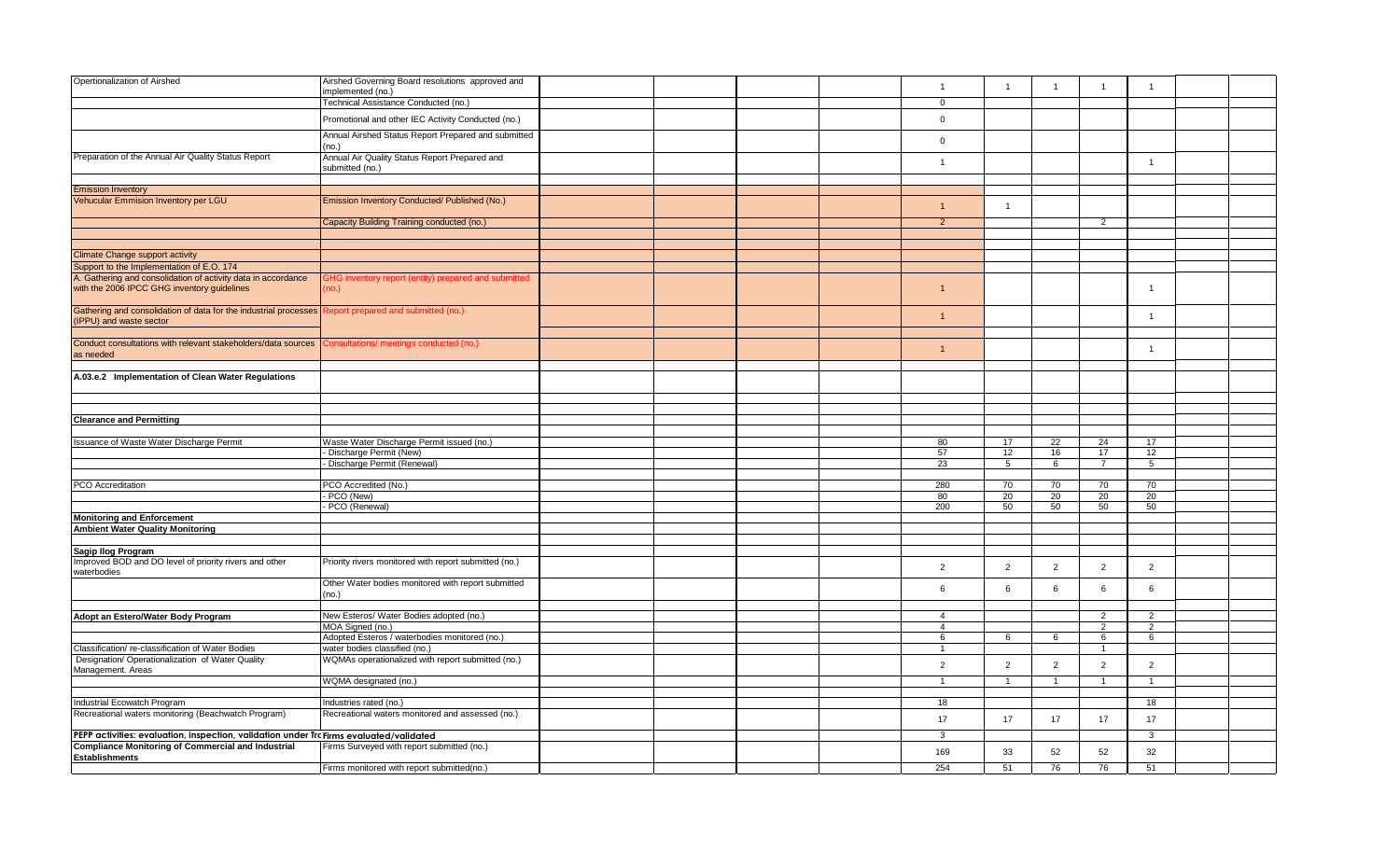|                                                                                                        | NOVs Issued (no.)                                                    |  |  | 42              | 8              | 13              | 13             | 8                                                                               |  |
|--------------------------------------------------------------------------------------------------------|----------------------------------------------------------------------|--|--|-----------------|----------------|-----------------|----------------|---------------------------------------------------------------------------------|--|
|                                                                                                        |                                                                      |  |  |                 |                |                 |                |                                                                                 |  |
| Preparation of Regional Water Quality Status report                                                    | Regional Water Quality Status Report prepared and<br>submitted (no.) |  |  | $\overline{1}$  |                |                 |                | $\overline{1}$                                                                  |  |
|                                                                                                        |                                                                      |  |  |                 |                |                 |                |                                                                                 |  |
| A.03.e.3 Environmental Impact Assessment                                                               |                                                                      |  |  |                 |                |                 |                |                                                                                 |  |
|                                                                                                        |                                                                      |  |  |                 |                |                 |                |                                                                                 |  |
| <b>Clearance and Permitting</b>                                                                        |                                                                      |  |  |                 |                |                 |                |                                                                                 |  |
|                                                                                                        |                                                                      |  |  |                 |                |                 |                |                                                                                 |  |
| Processing of ECC within the prescribed timeframe                                                      | ECC issued (no.)                                                     |  |  | 212             | 43             | 58              | 58             |                                                                                 |  |
| Processing of CNC within the prescribed timeframe                                                      | CNC issued (no.)                                                     |  |  | 500             | 95             | 135             | 135            | 135                                                                             |  |
| Implementation of Regional Registry System for EIA preparers EIA Preparers/ reviewers registered (no.) |                                                                      |  |  | 10              |                | 5               | 5              |                                                                                 |  |
| and reviewers                                                                                          |                                                                      |  |  |                 |                |                 |                |                                                                                 |  |
|                                                                                                        |                                                                      |  |  |                 |                |                 |                |                                                                                 |  |
| <b>Monitoring and Enforcement</b>                                                                      |                                                                      |  |  |                 |                |                 |                |                                                                                 |  |
| Survey of projects without ECC to increase compliance to PD                                            | Projects surveyed (no.)                                              |  |  | 39              | $\overline{7}$ | 12              | 12             |                                                                                 |  |
| 1586                                                                                                   |                                                                      |  |  |                 |                |                 |                |                                                                                 |  |
| Monitoring of Project in compliance with ECC conditions and                                            | ECP/Non-ECPs (w/ MMT) monitored with report                          |  |  | 15 <sub>1</sub> | 15             | 15              | 15             |                                                                                 |  |
| <b>EMP</b>                                                                                             | submitted(no.)                                                       |  |  |                 |                |                 |                |                                                                                 |  |
|                                                                                                        | Non-ECPs monitored (w/o MMT) with report submitted                   |  |  | 808             | 161            | 243             | 243            | 161                                                                             |  |
|                                                                                                        | (no.)<br>NOVs Issued (no.)                                           |  |  | 86              | 18             | 27              | 27             |                                                                                 |  |
| Verification of complaints                                                                             | Complaints acted upon (no.)                                          |  |  |                 |                |                 |                |                                                                                 |  |
| Capacity Building in EIA                                                                               | Stakeholders (i.e. EIA Reviewers, MMT, LGUs and                      |  |  |                 |                |                 |                |                                                                                 |  |
|                                                                                                        | other concerned stakeholders) Trained (no.)                          |  |  | 2               |                | $\overline{1}$  | $\overline{1}$ |                                                                                 |  |
|                                                                                                        |                                                                      |  |  |                 |                |                 |                |                                                                                 |  |
| Preparation of EIA Annual Report                                                                       | Annual Report prepared and submitted (no.)                           |  |  | $\overline{1}$  |                |                 |                | $\overline{1}$                                                                  |  |
|                                                                                                        |                                                                      |  |  |                 |                |                 |                |                                                                                 |  |
|                                                                                                        |                                                                      |  |  |                 |                |                 |                |                                                                                 |  |
| A.03.f Toxic Substances and Wastes Management                                                          |                                                                      |  |  |                 |                |                 |                |                                                                                 |  |
|                                                                                                        |                                                                      |  |  |                 |                |                 |                |                                                                                 |  |
|                                                                                                        |                                                                      |  |  |                 |                |                 |                |                                                                                 |  |
| A.03.f.1 Implementation of Ecological Solid Waste                                                      |                                                                      |  |  |                 |                |                 |                |                                                                                 |  |
| <b>Management Regulations</b>                                                                          |                                                                      |  |  |                 |                |                 |                |                                                                                 |  |
| Provision of Technical Assistance in the implementation of                                             | LGUs assisted                                                        |  |  |                 |                |                 |                |                                                                                 |  |
| <b>ESWM</b>                                                                                            |                                                                      |  |  |                 |                |                 |                |                                                                                 |  |
|                                                                                                        | - Proper closure & rehabilitation of open and                        |  |  |                 |                |                 |                |                                                                                 |  |
|                                                                                                        | controlled dumpsites (no.)                                           |  |  | 15              | 5              | $5\overline{5}$ | 5              |                                                                                 |  |
|                                                                                                        | Ten Year SWM Plans assisted (no.)                                    |  |  | 2               |                | 2               |                |                                                                                 |  |
|                                                                                                        |                                                                      |  |  |                 |                |                 |                |                                                                                 |  |
|                                                                                                        | Other Sectors - assisted                                             |  |  |                 |                |                 |                |                                                                                 |  |
|                                                                                                        | - Public Markets monitored (no.)                                     |  |  | 65              | 16             | 17              | 16             |                                                                                 |  |
|                                                                                                        | - Commercial Establishment Monitored (no.)                           |  |  | 10 <sup>°</sup> |                | 10              |                |                                                                                 |  |
|                                                                                                        |                                                                      |  |  |                 |                |                 |                |                                                                                 |  |
| SWM Facilities/Sites Monitored                                                                         | Monitoring and assessment reports on SWM                             |  |  |                 |                |                 |                |                                                                                 |  |
|                                                                                                        | mplementation submitted                                              |  |  |                 |                |                 |                |                                                                                 |  |
|                                                                                                        | - Closure and rehab plan implementation (no.)                        |  |  | 15              | $\mathbf{3}$   | $\overline{4}$  | $\overline{4}$ |                                                                                 |  |
|                                                                                                        | - SWM Facilities (SLFs/Alternative technology) no.                   |  |  |                 |                |                 |                |                                                                                 |  |
|                                                                                                        |                                                                      |  |  | 6               | 2              | 2               | 2              |                                                                                 |  |
|                                                                                                        | - Compliant LGUs (no.) (SWM Plans, SS & SC, MRF,                     |  |  |                 |                |                 |                |                                                                                 |  |
|                                                                                                        | SLF/ Environment Friendly disposal/aternative                        |  |  |                 |                |                 |                |                                                                                 |  |
|                                                                                                        | technology/ under-going closure and rehab of OD and                  |  |  | $\overline{4}$  | $\overline{1}$ | $\overline{1}$  | $\overline{1}$ |                                                                                 |  |
|                                                                                                        | CDF)                                                                 |  |  |                 |                |                 |                |                                                                                 |  |
|                                                                                                        | - Established MRFs                                                   |  |  | 10              | 2              | 3               | $\mathbf{3}$   | $\overline{2}$                                                                  |  |
|                                                                                                        |                                                                      |  |  |                 |                |                 |                |                                                                                 |  |
| Strengthening of the Regional Ecology Centers                                                          | Regional Ecology Centers (REC) strengthened (no.)                    |  |  | $\overline{1}$  | $\overline{1}$ | $\overline{1}$  | $\overline{1}$ | $\overline{1}$                                                                  |  |
|                                                                                                        |                                                                      |  |  |                 |                |                 |                |                                                                                 |  |
|                                                                                                        | Interactive Database updated and maintained (no.)                    |  |  | $\mathbf{1}$    | $\overline{1}$ | $\overline{1}$  | $\overline{1}$ | $\overline{1}$                                                                  |  |
| Preparation of Annual ESWM Status Report                                                               | Regional Status Report on ESWM submitted (no.)                       |  |  |                 |                |                 |                |                                                                                 |  |
|                                                                                                        |                                                                      |  |  | $\mathbf{1}$    | $\overline{1}$ | $\overline{1}$  | $\mathbf{1}$   | 53<br>8<br>15<br>18<br>16<br>$\overline{4}$<br>$\overline{1}$<br>$\overline{1}$ |  |
|                                                                                                        |                                                                      |  |  |                 |                |                 |                |                                                                                 |  |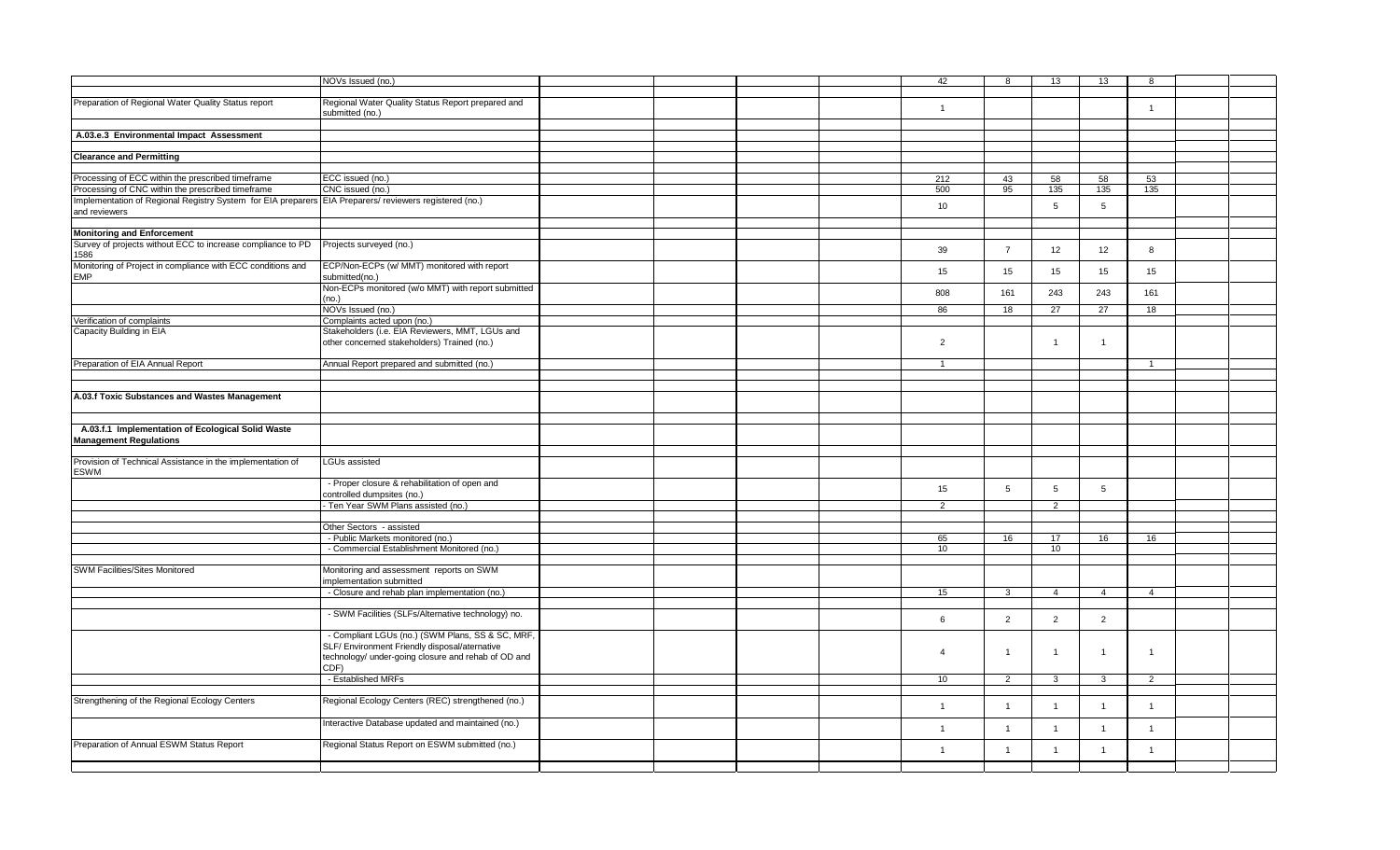| A.03.f.2 Implementation of Toxic Substances and               |                                                 |  |  |                |                |                |                |                |  |
|---------------------------------------------------------------|-------------------------------------------------|--|--|----------------|----------------|----------------|----------------|----------------|--|
| <b>Hazardous Waste Management Regulations</b>                 |                                                 |  |  |                |                |                |                |                |  |
|                                                               |                                                 |  |  |                |                |                |                |                |  |
| A.03.f.2.a Toxic Substances Management                        |                                                 |  |  |                |                |                |                |                |  |
| <b>Clearance and Permitting</b>                               |                                                 |  |  |                |                |                |                |                |  |
|                                                               |                                                 |  |  |                |                |                |                |                |  |
| -Issuance of SQI clearance                                    | SQI Clearance issued (no.)                      |  |  | 166            | 39             | 44             | 44             | 39             |  |
| Registration of Industries under Chemical Control Order       | CCO Registration Certifcate issued (no.)        |  |  |                |                |                |                |                |  |
| (CCO)                                                         |                                                 |  |  |                |                |                |                |                |  |
| -Mercury and merury compounds                                 |                                                 |  |  | 8              | $\overline{2}$ | $\overline{2}$ | $\overline{2}$ | $\overline{2}$ |  |
| -Cyanide and cyanide compouds                                 |                                                 |  |  |                |                |                |                |                |  |
| -Asbestos and                                                 |                                                 |  |  |                |                |                |                |                |  |
| -PCBs.                                                        |                                                 |  |  |                |                |                |                |                |  |
| Importation Clearance under CCOs                              | CCO Importation Clearance issued (no.)          |  |  |                |                |                |                |                |  |
| -Mercury and Mercury Compounds                                |                                                 |  |  |                |                |                |                |                |  |
| -Cyanide and Cyanide Compounds                                |                                                 |  |  | 24             | 6              | 6              | 6              | 6              |  |
| -Asbestos                                                     |                                                 |  |  |                |                |                |                |                |  |
| Clearance for ODS Chemical Dealers                            | Clearances Issued (no.)                         |  |  | 10             | 5              | 5              |                |                |  |
| Database on Toxic Chemicals                                   |                                                 |  |  | $\mathbf{1}$   |                | $\mathbf{1}$   |                | $\mathbf{1}$   |  |
|                                                               | Database maintained/updated (no.)               |  |  |                | $\overline{1}$ |                | $\mathbf{1}$   |                |  |
|                                                               |                                                 |  |  |                |                |                |                |                |  |
| <b>Monitoring and Enforcement</b>                             |                                                 |  |  |                |                |                |                |                |  |
| Survey of importers, manufacturers (firms),                   | Firms surveyed with report submitted (no.)      |  |  | 11             | 2              | $\mathbf{3}$   | $\overline{4}$ | $\overline{2}$ |  |
| distributors/dealers and users                                |                                                 |  |  |                |                |                |                |                |  |
| Monitoring of industries with CCO Registration and            | Firms monitored with report submitted (no.)     |  |  | 100            | 20             | 30             | 30             | 20             |  |
| Importation Clearance, SQI, PCL and PMPIN                     |                                                 |  |  |                |                |                |                |                |  |
|                                                               | NOVs Issued (no.)                               |  |  | 11             | 2              | 3              | 3              | 2              |  |
| Preparation of Annual Toxic Chemicals Regional Status Report  | Annual Report prepared and submitted            |  |  | $\mathbf{1}$   |                |                |                | $\overline{1}$ |  |
|                                                               |                                                 |  |  |                |                |                |                |                |  |
|                                                               |                                                 |  |  |                |                |                |                |                |  |
| A.03.f.2.b Hazardous Waste Management                         |                                                 |  |  |                |                |                |                |                |  |
|                                                               |                                                 |  |  |                |                |                |                |                |  |
| <b>Clearance and Permitting</b>                               |                                                 |  |  |                |                |                |                |                |  |
|                                                               |                                                 |  |  |                |                |                |                |                |  |
| <b>HWG</b> registration                                       | HWG Registered (no.)                            |  |  | 96             | 24             | 24             | 24             | 24             |  |
|                                                               |                                                 |  |  |                |                |                |                |                |  |
| Transport permits issuance                                    | Transport permit issued (no.)                   |  |  | 233            | 59             | 59             | 59             | 56             |  |
| Evaluation, screening and recommendations of applications for | TSD Facilities evaluated and endorsed to EMB-CO |  |  |                |                |                |                |                |  |
| TSD facility registration                                     | (no.)                                           |  |  | $\mathbf{1}$   |                | $\overline{1}$ |                |                |  |
|                                                               |                                                 |  |  |                |                |                |                |                |  |
| <b>Monitoring and Enforcement</b>                             |                                                 |  |  |                |                |                |                |                |  |
| Survey of potential hazardous wastes generators to ensure     | Hazardous waste generators surveyed with report |  |  | 21             | $\overline{4}$ | 6              | 6              | 5              |  |
| compliance to R.A 6969                                        | submitted(no.)                                  |  |  |                |                |                |                |                |  |
| Conduct of inspection and monitoring of                       | HWG monitored (no.)                             |  |  |                |                |                |                |                |  |
| hazardous waste generators (firms and Healthcare)             |                                                 |  |  | 607            | 120            | 183            | 184            | 120            |  |
| transporters                                                  |                                                 |  |  |                |                |                |                |                |  |
| <b>TSD</b> facilities                                         |                                                 |  |  |                |                |                |                |                |  |
|                                                               | - Firms                                         |  |  | 577            | 115            | 173            | 174            | 115            |  |
|                                                               | Healthcare                                      |  |  | 30             | 5              | 10             | 10             | 5              |  |
|                                                               | Transporter monitored (no.)                     |  |  | 8              | $\overline{2}$ | 2              | $\overline{2}$ | $\overline{2}$ |  |
|                                                               | TSD inspected/monitored (no.)                   |  |  | 8              | 2              | 3              | 3              | $\overline{2}$ |  |
|                                                               | NOVs Issued (no.)                               |  |  | 62             | 12             | 19             | 19             | 12             |  |
| Preparation of Annual Regional Hazardous Waste Status         | Annual report prepared and submitted            |  |  |                |                |                |                |                |  |
| Report                                                        |                                                 |  |  | $\overline{1}$ |                |                |                | $\overline{1}$ |  |
| Establishment and updating of HW Database                     | HW database established and updated             |  |  | $\mathbf{1}$   | $\overline{1}$ | $\mathbf{1}$   | $\mathbf{1}$   | $\mathbf{1}$   |  |
|                                                               |                                                 |  |  |                |                |                |                |                |  |
| <b>TOTAL IMPOSITIONS</b>                                      |                                                 |  |  |                |                |                |                |                |  |
|                                                               |                                                 |  |  |                |                |                |                |                |  |
| Secretary's Funds 5%                                          |                                                 |  |  |                |                |                |                |                |  |
| Senior Citizen 1%                                             |                                                 |  |  |                |                |                |                |                |  |
|                                                               |                                                 |  |  |                |                |                |                |                |  |
|                                                               |                                                 |  |  |                |                |                |                |                |  |
| Support to GAD 5% (Mainstreamed Activities)                   |                                                 |  |  |                |                |                |                |                |  |
|                                                               |                                                 |  |  |                |                |                |                |                |  |
|                                                               |                                                 |  |  |                |                |                |                |                |  |